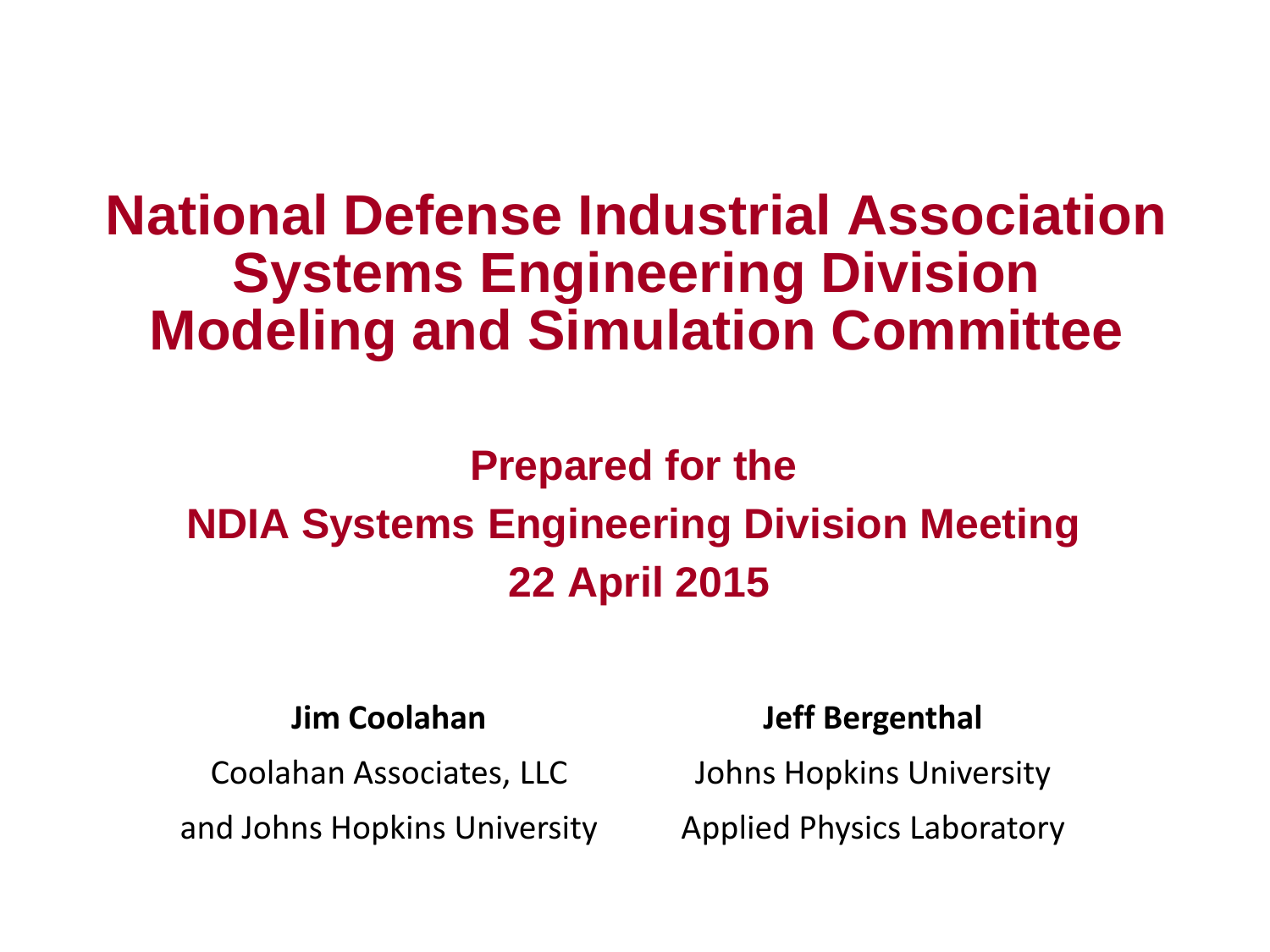

- **The mission of the NDIA SE M&S Committee is to advance the understanding and use of modeling and simulation in the practice of systems engineering**
- **Presentations from the past five years of committee meetings are posted on the committee's web site**
- **2015 meetings (scheduled for the day before the NDIA SE Division meeting)**
	- **17 February (online, due to weather)**
	- **21 April (Engility – Washington Navy Yard)**
	- **16 June (location TBD)**
	- **18 August (location TBD – potential System Model workshop)**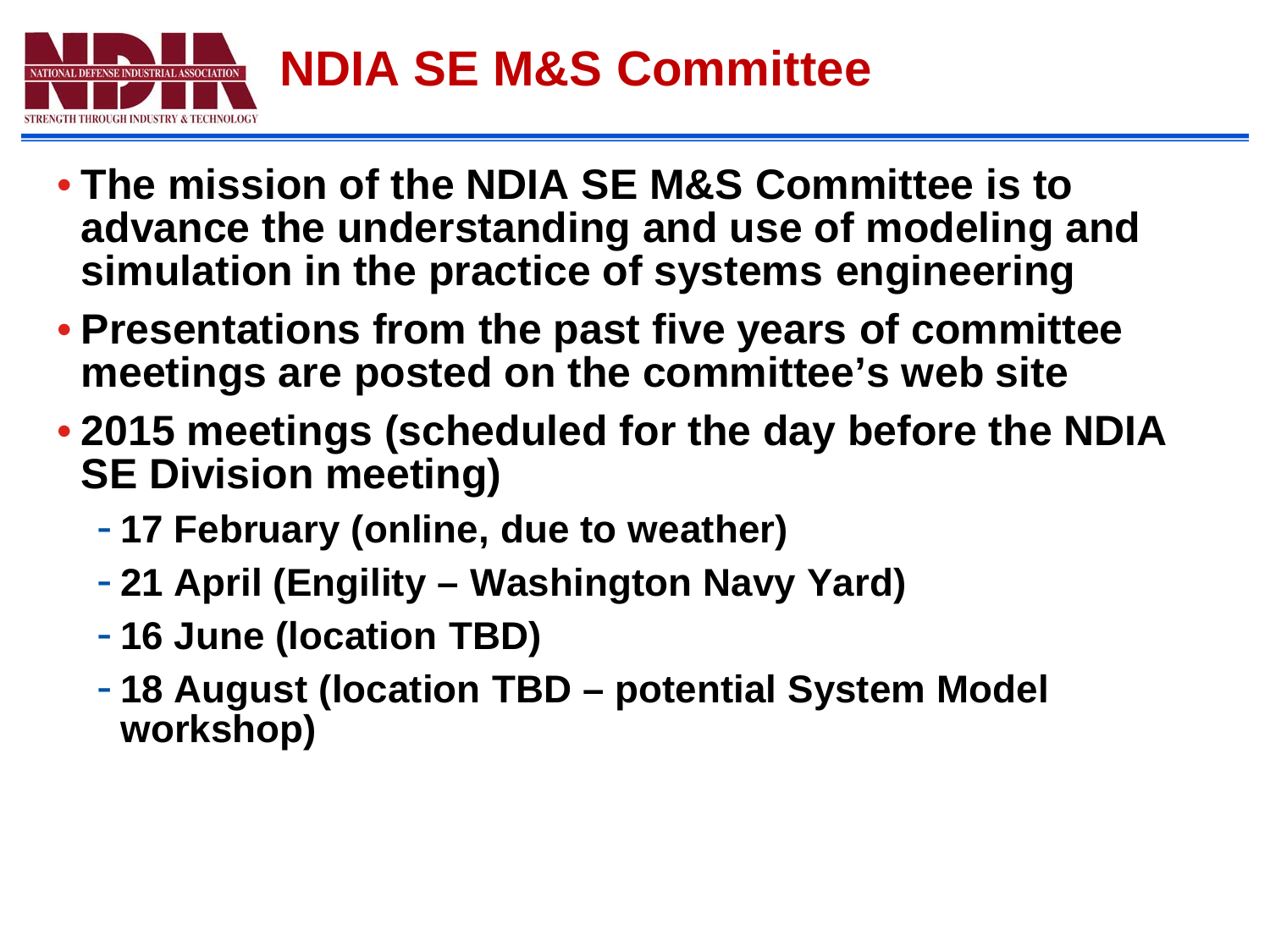

### **NDIA Systems Engineering M&S Committee Meeting Agenda, 21 April 2015**

| Agenda |                                                                                                                                       |                                   |
|--------|---------------------------------------------------------------------------------------------------------------------------------------|-----------------------------------|
| 8:40   | Welcome, agenda review, self-introductions                                                                                            |                                   |
| 8:55   | Committee overview, meeting schedule                                                                                                  | Jim Coolahan (Coolahan Assoc.)    |
| 9:00   | Migration of the Maritime Simulation Model 2.0 into a Force-on-<br><b>Forced Federated Simulation Architecture</b>                    | Mike Schneider (Engility/TASC)    |
| 9:45   | Web-Based 3D Product Model - Shore Interface Design<br>Visualization in Support of Systems Engineering and Navy<br><b>Acquisition</b> | Alex Viana (NAVFAC HQ)            |
| 10:30  | <b>Break</b>                                                                                                                          |                                   |
| 10:45  | The Defense M&S Marketplace (Concept for a Non-CAC M&S<br><b>Catalog)</b> - Seeking Feedback from Industry                            | <b>Frank Mullen (SimVentions)</b> |
| 11:15  | <b>Submission Schedule for NDIA Systems Engineering Conference</b>                                                                    | Jeff Bergenthal (JHU/APL)         |
| 11:30  | Full committee meeting adjourns; lunch (on your own)                                                                                  |                                   |
| 12:30  | Subcommittee Meeting, Essential Elements of a System Model                                                                            | Jeff Bergenthal                   |
| 15:00  | Adjourn subcommittee meeting                                                                                                          |                                   |